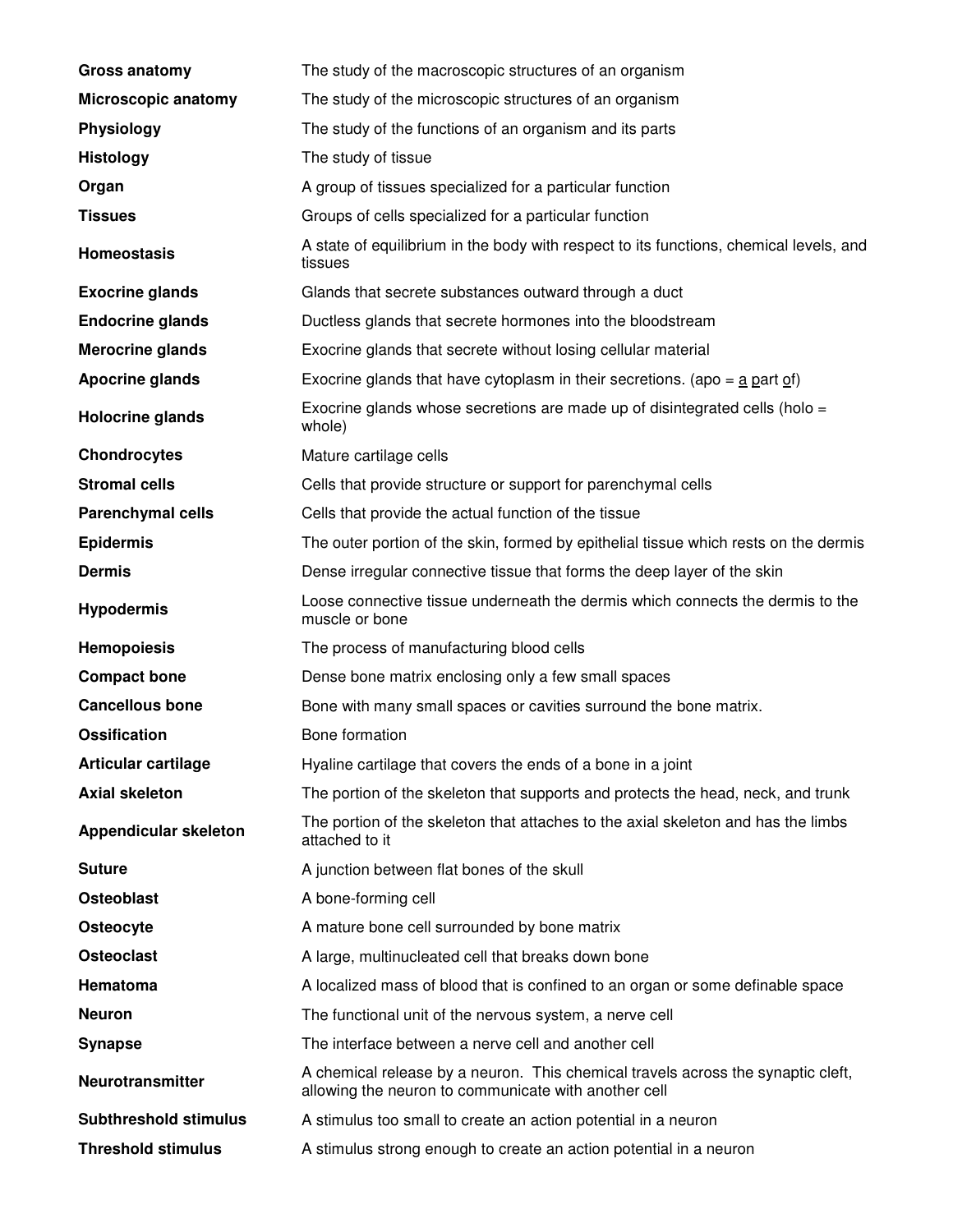| Submaximal stimuli                     | Stimuli of increasing strength that create more action potentials along more<br>neurons                                    |
|----------------------------------------|----------------------------------------------------------------------------------------------------------------------------|
| <b>Maximal stimulus</b>                | A stimulus which is strong enough to create action potentials in all the motor<br>neurons innervating a whole muscle       |
| <b>Muscle tone</b>                     | The state of partial contraction in a muscle, even when the muscle is not being<br>used                                    |
| <b>Mastication</b>                     | The process of chewing                                                                                                     |
| <b>Nerves</b>                          | Bundles of axons and the sheaths which extend from the CNS                                                                 |
| Ganglia                                | Collections of neuron cell bodies which are outside of the CNS                                                             |
| <b>Afferent neurons</b>                | Neurons which transmit action potentials from the sensory organs to the CNS                                                |
| <b>Efferent neurons</b>                | Neurons which transmit action potentials from the CNS to the effector organs                                               |
| <b>Somatic motor</b><br>nervous system | The system that transmits action potentials from the CNS to the skeletal muscles                                           |
| <b>Autonomic nervous</b><br>system     | The system that transmits action potentials from the CNS to the smooth muscles,<br>cardiac muscles, and glands             |
| <b>Sympathetic division</b>            | Division of the ANS that generally prepares the body for physical activity                                                 |
| Parasympathetic division               | Division of the ANS that regulates resting and nutrition-related functions such as<br>digestion, defecation, and urination |
| <b>Association neuron</b>              | A neuron that conducts action potentials from one neuron to another neuron with<br>the CNS                                 |
| <b>Excitability</b>                    | The ability to create an action potential in response to a stimulus                                                        |
| <b>Gray matter</b>                     | Collections of nerve cell bodies and their associated neuroglia                                                            |
| White matter                           | Bundles of parallel axons and their sheaths                                                                                |
| <b>Vital functions</b>                 | Those functions of the body necessary for life on a short-term basis                                                       |
| <b>Mechanoreceptors</b>                | Sensory receptors which respond to movement                                                                                |
| <b>Thermoreceptors</b>                 | Sensory receptors which respond to heat or cold                                                                            |
| <b>Photoreceptors</b>                  | Sensory receptors which respond to light                                                                                   |
| <b>Chemoreceptors</b>                  | Sensory receptors which respond to chemicals                                                                               |
| <b>Nociceptors</b>                     | Sensory receptors which respond to pain or excess stimulation                                                              |
| <b>Cutaneous receptors</b>             | Receptors in the skin                                                                                                      |
| <b>Propriceptors</b>                   | Receptors in the muscles and tendons                                                                                       |
| <b>Plasma</b>                          | The fluid portion of the blood, which is mostly water                                                                      |
| <b>Formed elements of blood</b>        | The cells and cell parts of blood produced by the bone marrow                                                              |
| <b>Erythrocytes</b>                    | Red blood cells which carry the oxygen in blood                                                                            |
| Leukocytes                             | White blood cells which perform various defensive functions in the blood                                                   |
| <b>Platelets</b>                       | Cell fragments in blood which help prevent blood loss                                                                      |
| <b>Coagulation factors</b>             | Proteins in blood plasma which help initiate the blood clotting process                                                    |
| Antigen                                | A protein or carbohydrate that, when introduced in the blood, triggers the<br>production of an antibody                    |
| <b>Arteries</b>                        | Blood vessels that carry blood away from the heart                                                                         |
| <b>Capillaries</b>                     | Tiny, thin-walled blood vessels that allow the exchange of gases and nutrients                                             |